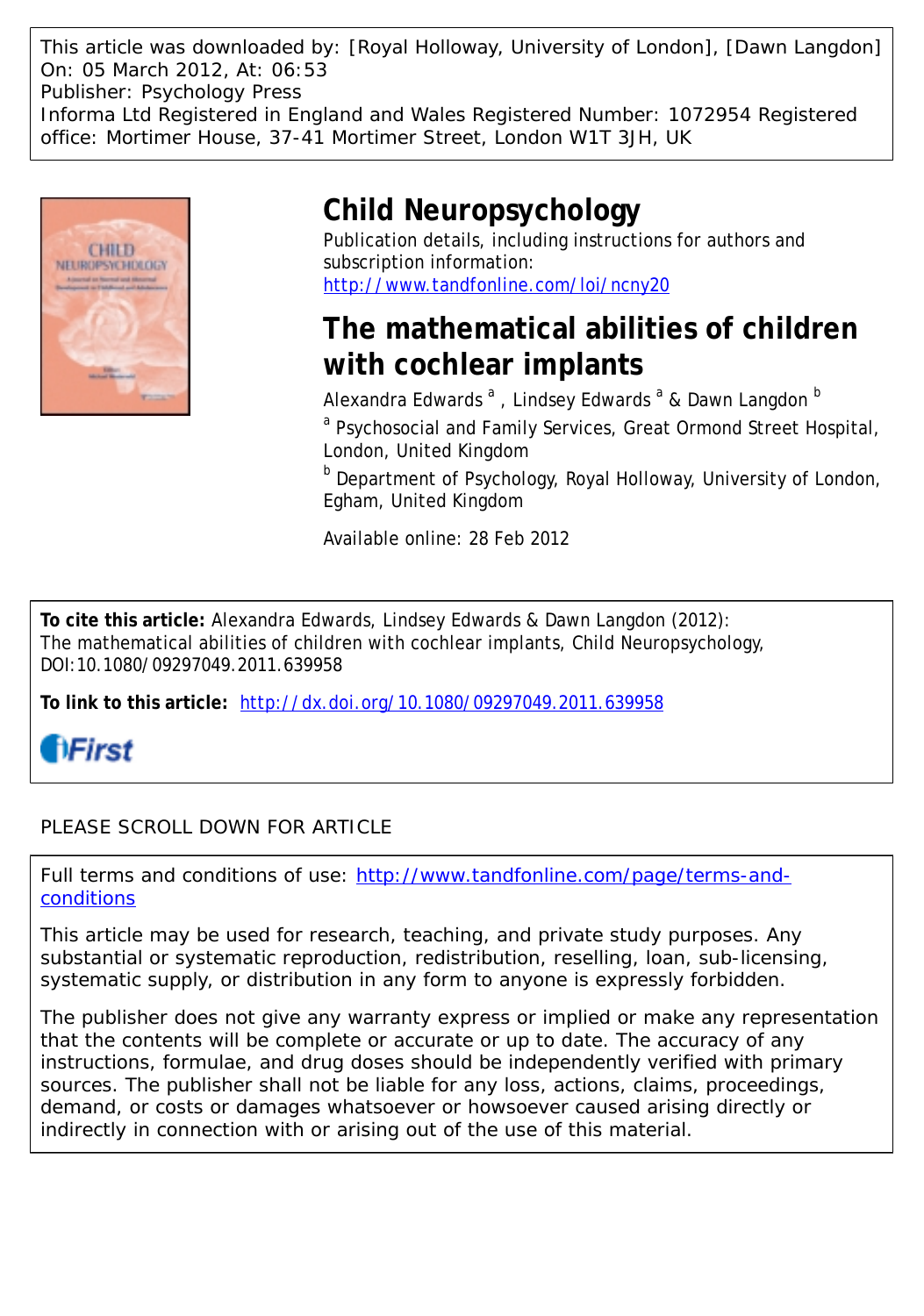*Child Neuropsychology*, 2012, i*First*, 1–16 <http://www.psypress.com/childneuropsych> ISSN: 0929-7049 print / 1744-4136 online <http://dx.doi.org/10.1080/09297049.2011.639958>

# **The mathematical abilities of children with cochlear implants**

**Alexandra Edwards1 , Lindsey Edwards1, and Dawn Langdon2**

<sup>1</sup>Psychosocial and Family Services, Great Ormond Street Hospital, London, United Kingdom

2Department of Psychology, Royal Holloway, University of London, Egham, United Kingdom

Research has shown that cochlear implants give rise to improvements in speech recognition and production in children with profound hearing loss but very few studies have explored mathematical abilities in these children. The current study compared the mathematical abilities of 24 children with cochlear implants (mean age 10 years 1 month) to a control group of 22 hearing children (mean age 9 years 8 months). The math questions were categorized into questions that tapped into arithmetic or geometrical reasoning. It was predicted that the cochlear implant group would perform below the hearing group on the arithmetic questions but not the geometrical reasoning questions. Unexpectedly, the results showed that the cochlear implant group performed significantly below the hearing group on both types of math questions, but that this difference was mediated by language skill as assessed by vocabulary knowledge. The clinical implications of these results and possible future research results are considered.

*Keywords:* Cochlear implant; Deaf; Hearing loss; Math; Children.

Mathematical ability is increasingly essential for modern living (Nelson, Reyna, Fagerlin, Lipkus, & Peters, 2008) and directly affects employment opportunities (Rivera-Batiz, 1992). Hearing loss has long been associated with weaker performance in mathematics, but little is known about mathematical competence in children with cochlear implants (e.g., Hyde, Zevenbergen, & Power, 2003; National Council of Teachers of the Deaf Research Committee, 1957; Nunes & Moreno, 1998; Wollman, 1965; Wood, Wood, & Howarth, 1983), a group whose educational outcomes are generally improved relative to nonimplanted children with similar hearing losses. The few studies on the mathematical abilities of children with cochlear implants are so far inconclusive, and while some researchers have found that children with cochlear implants perform above average in comparison to hearing children, others report no differences or even below average performance for cochlear-implanted children. For instance, one large study presents the 4-year aggregate National Curriculum Test scores of 152 school-aged pupils with cochlear implants in

Address correspondence to Alexandra Edwards, Psychosocial and Family Services, Great Ormond Street Hospital, Great Ormond Street, London, WC1N 3JH, United Kingdom. E-mail: Alexandra.Edwards@ gosh.nhs.uk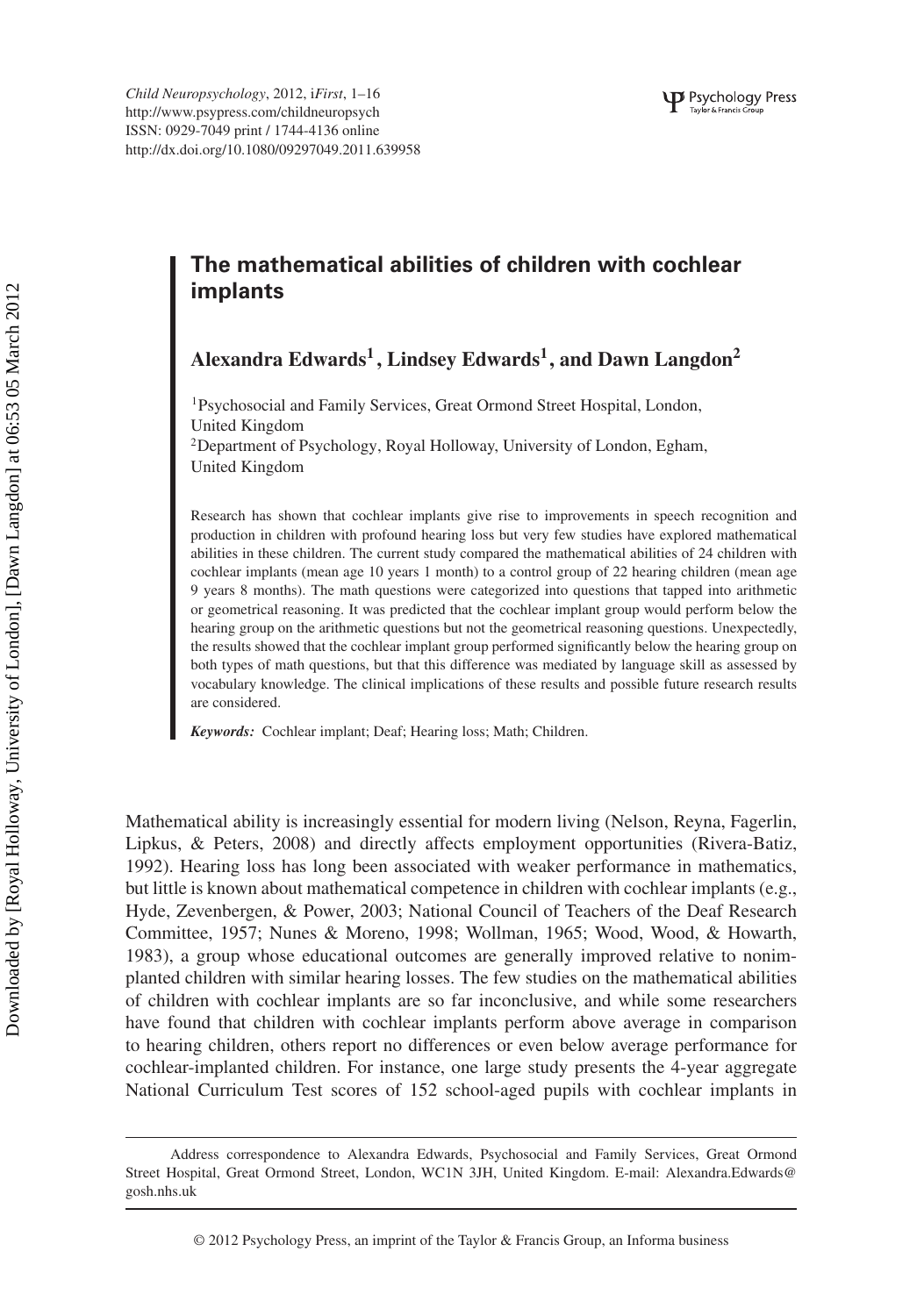Scottish schools (Thotenhoofd, 2006). The group comprised of 105 primary school pupils with an average age of 8.06 years and 47 secondary school pupils with an average age of 14.07 years. Whilst the cochlear implant children in the study by Thotenhoofd are reported to do well, there are unfortunately no statistical analyses. Other studies have also suggested that children with cochlear implants are performing above average in math (e.g., Mukari, Ling, & Ghani, 2007; Motasaddi-Zarandy, Rezai, Mahdavi-Arab, & Golestan, 2009), but again there has been limited statistical analysis comparing the cochlear implant with a hearing group in these studies. In contrast, in other studies, teacher ratings of the academic performance of cochlear-implanted children did not differ from ratings of their hearing classmates (Damen, van den Oever-Gotstein, Langereis, Chute, & Mylanus, 2006) and, in the study by Punch and Hyde (2010), children with cochlear implants were reported to be performing below hearing children. In addition, a 6-month follow-up of 17 children after cochlear implantation (mean age 7 years 2 months) showed no improvement in mathematics, in the context of improvements in some other cognitive skills, such as comprehension, concentration, and sequential processing, as measured by nonverbal tests (Shin et al., 2007).

In the studies where poorer performance of deaf children in mathematics has been found, it has generally been associated with reduced language abilities (e.g., Davis & Kelly, 2003; Hyde et al., 2003; Kelly & Gaustad, 2007; Kelly, Lang, & Pagliaro, 2003; Kelly & Mousley, 2001). Since the teaching of mathematics often takes the form of complex verbal explanations, it follows that children who have difficulty with complex language due to hearing loss may also have difficulty learning mathematical concepts (e.g., Nunes & Moreno, 2002). Children with cochlear implants show improvements in language abilities compared to deaf children without cochlear implants, although it is still unclear whether they reach levels comparable to their hearing peers (e.g., Geers, Nicholas, & Sedey, 2003; Mukari et al., 2007; Robbins, Bollard, & Green, 1999; Spencer, 2004; Svirsky, Robbins, Kirk, Pisoni, & Miyamoto, 2000).

Recent research has emphasized the importance of language proficiency of deaf children with cochlear implants, in cognitive abilities including analogical reasoning skills and executive functions such as impulse control, planning, problem solving, working memory, and cognitive set-shifting. Figueras, Edwards, and Langdon (2008) found strong correlations between executive function and vocabulary and grammar knowledge. Edwards, Figueras, Mellanby, and Langdon (2011) found that vocabulary and grammar skills are significant predictors of both verbal and spatial analogical reasoning abilities, but that the relationship was much stronger in the case of verbal reasoning abilities. Currently there is no empirical evidence regarding the relationship between language and numerical reasoning in deaf children with cochlear implants, in relation to different types of mathematical problems. Previous research with hearing adults and children has provided evidence for "five different cognitive systems at the core of mathematical thinking" (Spelke, 2005, p. 952). The current study will focus on two of these systems — "Arithmetic and Counting" and "Geometrical Reasoning." The former can be exemplified by addition tasks requiring accuracy, and the latter problems involve approximations, mental rotation, and spatial memory. Language proficiency and verbal associations are more closely related to arithmetic and counting than geometrical reasoning (Butterworth, 2005).

Due to the fact that language proficiency and verbal associations are more closely related to arithmetic and counting than geometrical reasoning (Butterworth, 2005), it is hypothesized that children with cochlear implants will perform below their hearing peers on arithmetic and counting mathematical questions. This has been shown previously; for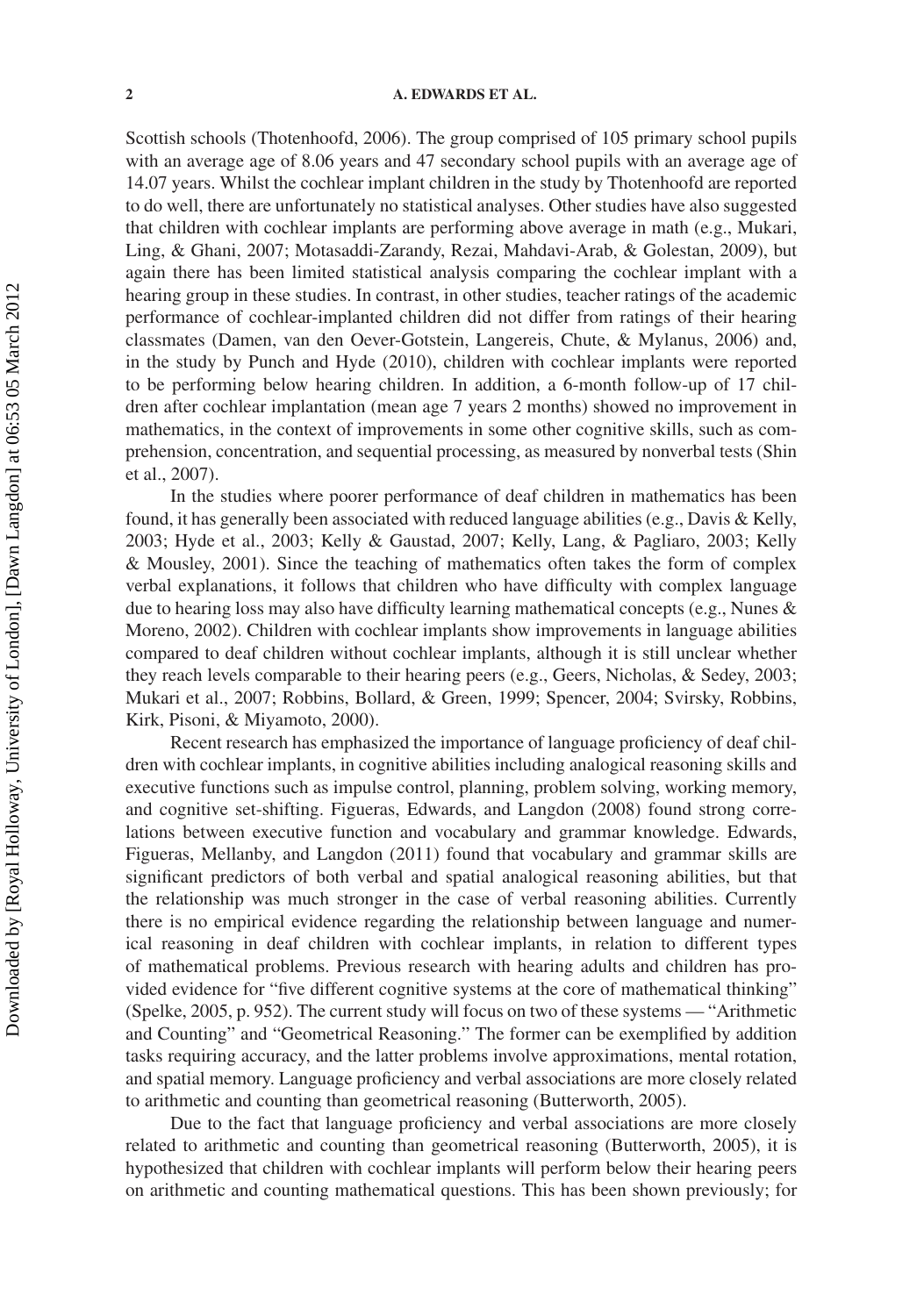example, Shin et al. (2007) found that following cochlear implantation, children with hearing loss did not show significant changes on mathematical subtests requiring verbal abilities. In contrast, it is hypothesized that children with cochlear implants will perform comparably to their hearing peers on geometrical reasoning mathematics questions. It is also hypothesized that this interaction will be removed once language ability is controlled.

# **METHOD**

## **Design**

A mixed-subjects design was selected as the main design of the study where two groups (Cochlear Implant group and Hearing group) were compared on their performance on different types of mathematics questions.

#### **Participants**

**Cochlear Implant Group (** $n = 24$ **).** The inclusion criteria (based on Edwards, Khan, Broxholme, & Langdon, 2006) for the Cochlear Implant group were (a) aged between 7–12 years; (b) no known evidence of severe developmental delay or severe global learning difficulties; (c) no significant visual impairment (this could affect performance on some of the tasks); (d) no significant motor difficulties (this could affect performance on some of the tasks); (e) born and educated in the United Kingdom (tests are normed on UK population); and (f) severe-profound hearing loss in both ears, unaided. Fifty-three children from the Cochlear Implant Programme at Great Ormond Street Hospital met the criteria for participation and the parents*/*guardians of these children were sent invitation packs inviting them to take part. After parental and child consent was obtained, 24 children took part in the study (age:  $M = 10$  years 1 month, range  $= 8.0{\text -}11.10$ ). The group was comprised of 15 girls and 9 boys. All children were British; 20 were White British and 4 were Asian British and all used English as their first language. As a group, their mean unaided hearing level was 105.83 dBHL  $(SD = 20.88)$ . The mean aided-hearing level was 33.44 dBHL  $(SD = 2.95)$ . Eighteen of the children with cochlear implants had congenital deafness while the remaining 6 had acquired hearing loss. The etiologies of hearing loss for the cochlear implant group are shown in Table 1. All but three children had prelingual hearing loss.

The mean age at cochlear implantation for the group was 3 years 3 months (ranging from 1 year 5 months through to 6 years 7 months). Eighteen children had a right-sided cochlear implant and 6 had a left-sided cochlear implant. No children in the study had bilateral implants. At the time of testing, the mean length of time since implantation was 6 years 10 months (ranging from 4 years 3 months to 9 years 2 months). Twelve children in the group were attending mainstream schools, 7 children were attending schools with support units for deaf or hard of hearing children, and 5 children were attending special schools for deaf children. None of the children were using British Sign Language (BSL) as their preferred method of communication, 10 were using Sign-Supported English (SSE), and 14 preferred to use oral communication. BSL is a visual means of communicating that has its own grammatical structure and syntax. It is its own language and not closely related to spoken English. In contrast, SSE is not a language in its own right but makes use of some of the BSL signs to support spoken English and is generally used by people with hearing loss who interact mainly with hearing people.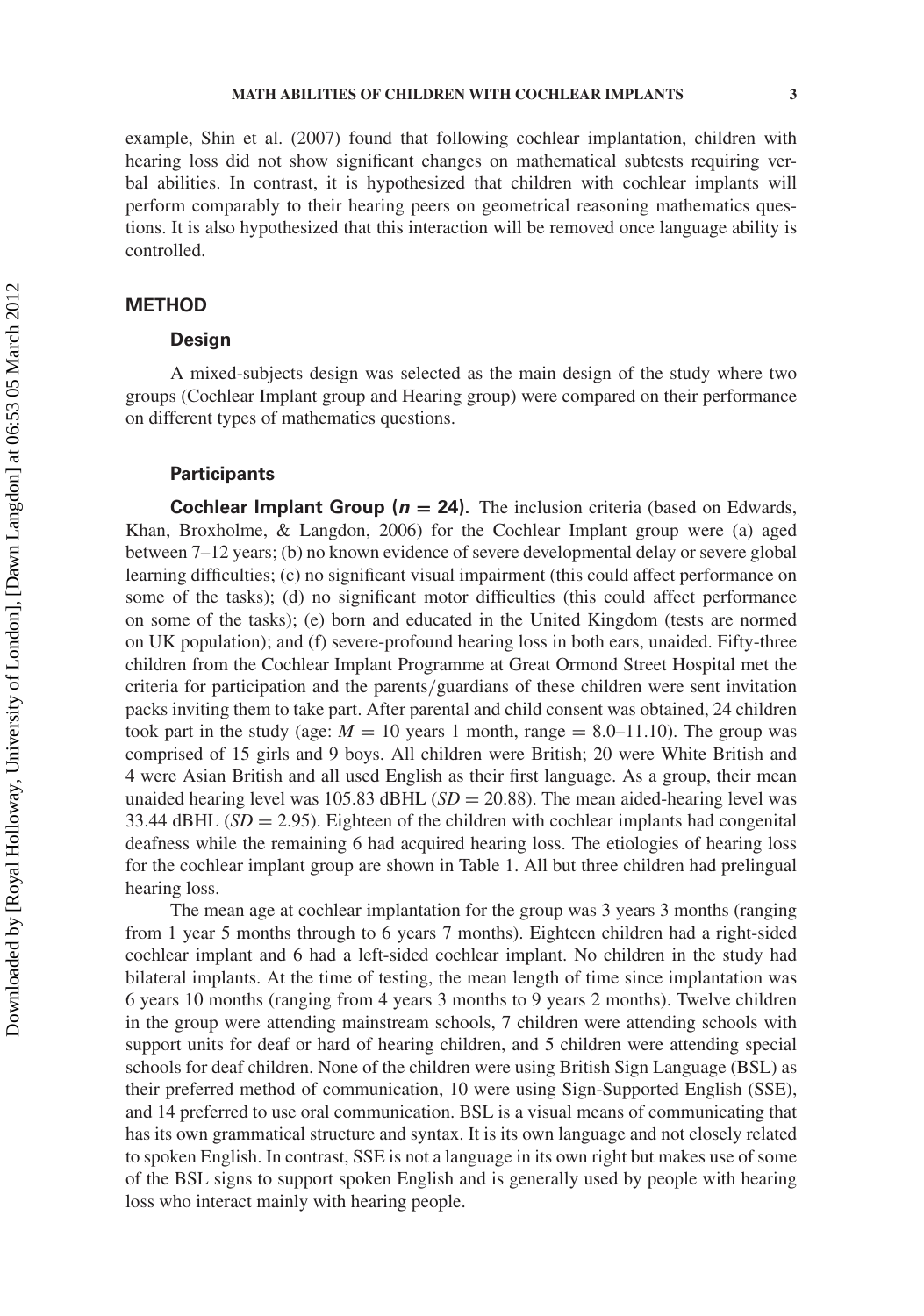| Category   | Etiology                     | Number of Children |
|------------|------------------------------|--------------------|
| Congenital | Autosomal Recessive          |                    |
|            | Unknown (congenital)         | 4                  |
|            | <b>Ushers</b>                | 2                  |
|            | Waardenburg's Syndrome       | 2                  |
|            | Autosomal Dominant           |                    |
|            | Premature birth and asphyxia |                    |
|            | Rubella                      |                    |
| Acquired   | Meningitis – Pneumococcal    | 3                  |
|            | Meningitis - Haemophilus     |                    |
|            | Meningitis – type unknown    |                    |
|            | Viral Encephalitis           |                    |

**Table 1** The Etiologies of Profound Hearing Loss in the Cochlear Implant Group.

**Hearing Group (** $n = 22$ **).** Also based on Edwards et al. (2006), the inclusion criteria for the Hearing group were (a) aged between 7–12 years, (b) no known evidence of severe developmental delay or severe global learning difficulties, (c) no significant visual impairment (this could affect performance on some of the tasks), (d) no significant motor difficulties (this could affect performance on some of the tasks), and (e) born and educated in the United Kingdom (tests are normed for UK population). These participants were recruited from mainstream schools in London and South East England. Where possible, these children attended the same schools as the Cochlear Implant group. A total of 22 hearing children completed the study (9 boys). The mean age was 9 years 8 months (range 8.1–11.6). All children in this group were British (14 were White British, 5 were Asian British, and 3 were Black British) and all hearing children used English as their first language.

# **Measures**

**RM Maths (RM Maths, 2002).** The computer package RM Maths (2002) was used to assess mathematical ability. This is a computer package designed for children of primary school age and is closely linked to the UK National Curriculum. RM Maths is intended as an educational tool and not a standardized clinical assessment. Therefore, it does not have published norms or data on reliability or validity. However, an evaluation of the impact of the program found a strong correlation between the number of skills mastered and the results of external tests of mathematical ability, which is a preliminary indication of validity (RM Maths, 2005). This study also demonstrated that the package benefits children falling behind in mathematics, which suggests that it is particularly attractive to children lacking confidence and skills in math. It was also chosen in the current study because of the visual presentation of questions. Each question is presented in an auditory mode through the speakers of the computer and via a written question on the computer screen. The students were expected to read the question themselves and*/*or to listen to the questions via the speakers. All children were asked if they could hear the speech from the computer and all children said that they could. The question could be replayed up to twice if the child needed to listen to the question again, but very few children requested to listen to the question more than once. The questions are also presented clearly with visual cues to aid understanding of the question, which seemed particularly relevant for use with children with hearing loss. Two scales of questions were created using the program (i.e., Arithmetic and Counting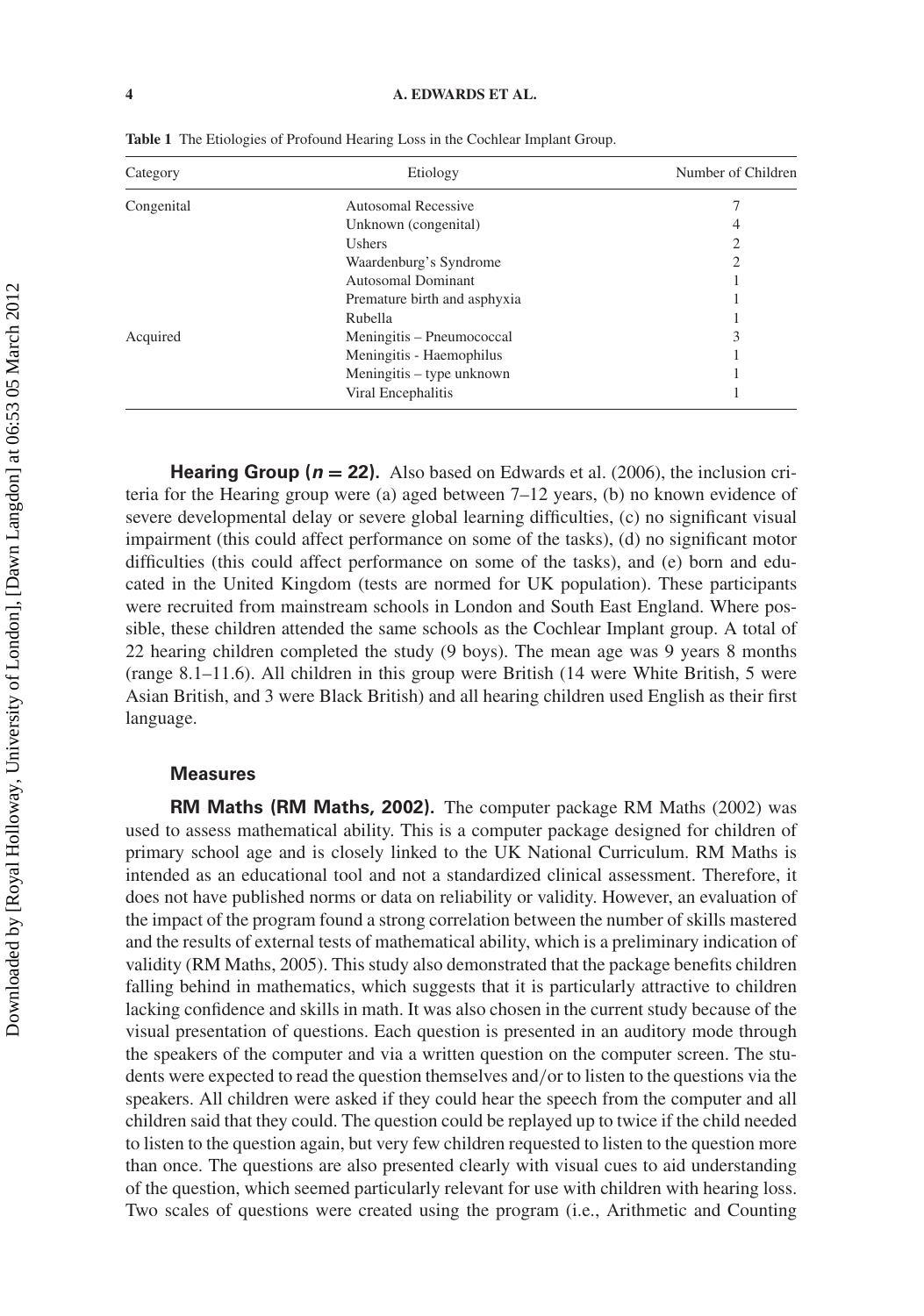

**Figure 1** Example question from the RM Maths Arithmetic and Counting Scale. RM Maths – all copyright in this product and supporting materials is © RM Education plc 2002-–2011. Used by permission. To view a color version of this figure, please see the online issue of the Journal.

Scale and a Geometrical Reasoning Scale). The Arithmetic and Counting Scale comprised questions that required the child to accurately complete number sentences (Figure 1). The Geometrical Reasoning Scale assessed the child's ability to solve visuospatial mathematical problems. Many of these questions were presented in two parts; The first screen shot provided a visual demonstration with moving graphics while the second screen shot asked the child to select the correct response from a range of options or perform a visuospatial task relating to the demonstration (Figures 2 and 3).

**Wechsler Intelligence Scale for Children, Fourth Edition (WISC-IV, UK; Wechsler, 2004) Arithmetic Subtest.** Since RM Maths includes visual clues, it was felt that a "purer" measure of verbal mathematical functioning, reflecting verbal teaching and assessment methods used in the classroom, was also necessary. For this purpose, the WISC-IV Arithmetic subtest was selected, which comprises aurally presented arithmetic problems requiring a verbal response within specified time limits. For example, "If you have 3 pencils in each hand, how many pencils do you have altogether?" (Wechsler, 2004, p. 198). The WISC-IV has well-established validity and reliability. The manual does not provide norms for deaf children. However, it states that the Arithmetic subtest can be administered with few accommodations or modifications from the standardized administration procedures in aural*/*oral deaf children that includes those with cochlear implants.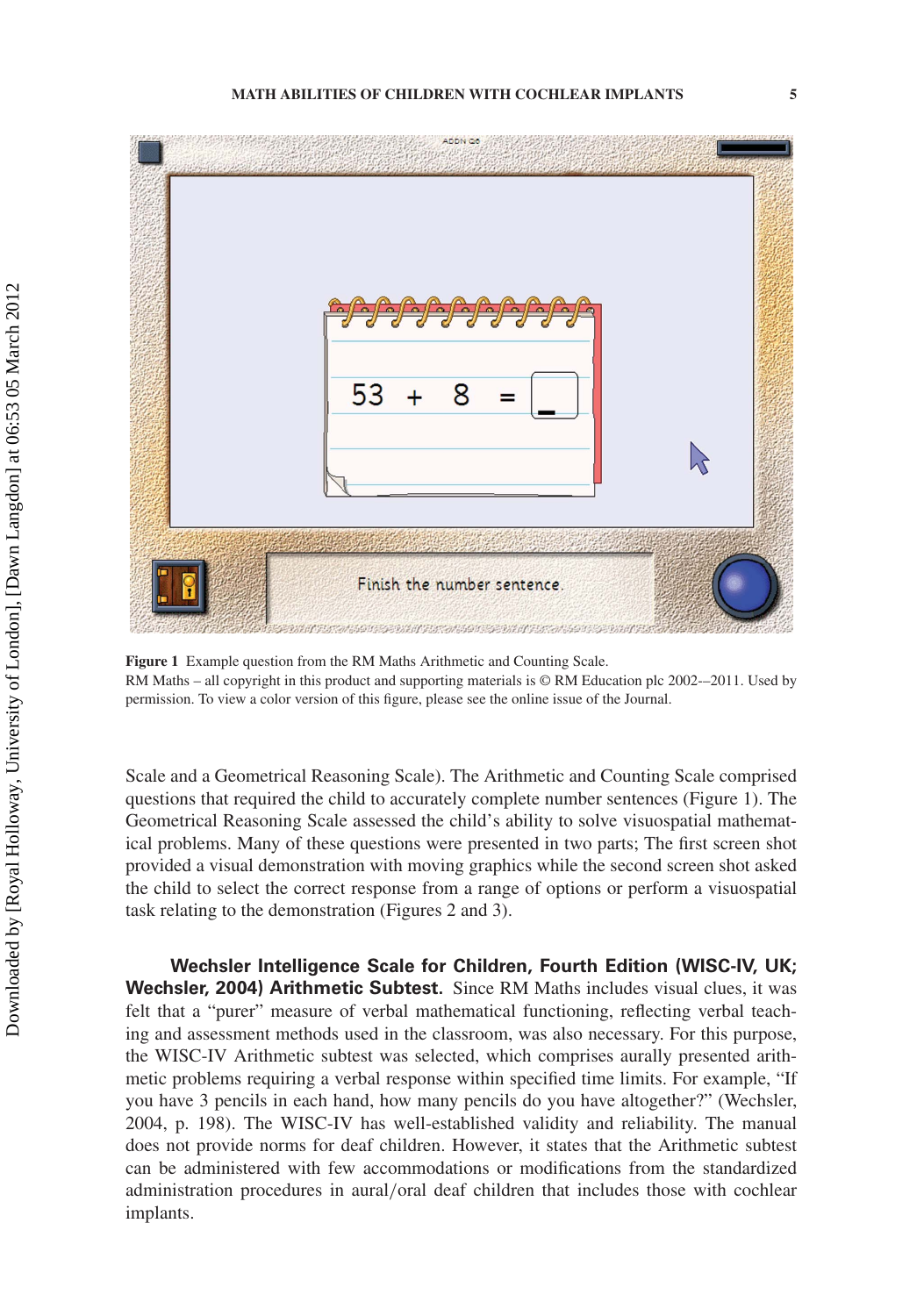

**Figure 2** Example question from the RM Maths Geometrical Reasoning Scale (Step 1). RM Maths – all copyright in this product and supporting materials is © RM Education plc 2002-–2011. Used by permission. To view a color version of this figure, please see the online issue of the Journal.

**British Picture Vocabulary Scale, Second Edition (BPVS-II; Dunn, Dunn, Whetton, & Burley, 1997).** The BPVS-II assesses students' single-word receptive vocabulary. For each question, the examiner says a word and the student responds by selecting the picture (from four options) that best illustrates the word's meaning. The items sample words that represent a range of content areas such as actions, animals, toys, and emotions as well as parts of speech such as nouns, verbs, or attributes across all levels of difficulty. The BPVS-II has been used successfully in previous research with children with cochlear implants (e.g., Figueras et al., 2008; Edwards et al., 2011; James, Rajput, Brinton, & Goswami, 2008). As outlined in the BPVS-II manual (Dunn et al., 1997), the test has good reliability. The content validity and construct validity of the original BPVS has also been assessed and correlations between standard scores of the BPVS and other tests of language and grammar have been reported as ranging from .44 to .72 (Holwin & Cross, 1994).

#### **Procedure**

Testing with each child took approximately 45 minutes and took place in a quiet clinical room in the hospital outpatient clinic or in a quiet room provided by the child's school. Only the examiner and child were present during testing to avoid distraction. All children reported that they either had a computer at home and*/*or regularly used the computer facilities at school and were therefore familiar with their use. The RM Scales were introduced with the following instructions: "I am going to show you some adding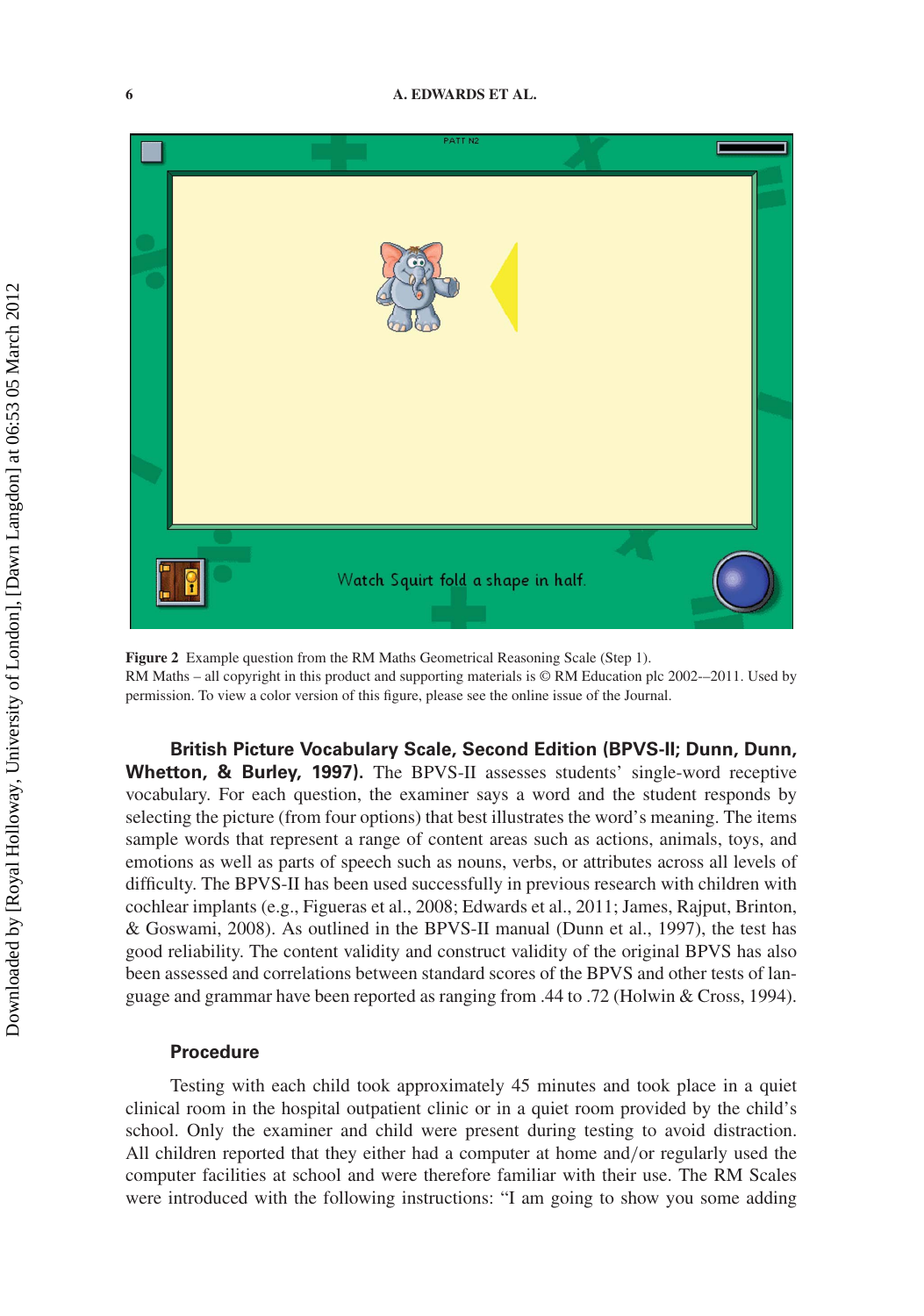

**Figure 3** Example question from the RM Maths Geometrical Reasoning Scale (Step 2). RM Maths – all copyright in this product and supporting materials is © RM Education plc 2002-–2011. Used by permission. To view a color version of this figure, please see the online issue of the Journal.

questions*/*questions to do with shapes and patterns on the computer. Have a go at each question. For some questions you will need to use the mouse (examiner pointed to the mouse) and for other questions you will need to use the numbers on the keyboard (examiner pointed to the row of numbers on the keyboard). Do you understand?"

Standard administration procedures were followed for the WISC-IV Arithmetic subtest and the BPVS-II, but with adaptations to make testing possible for children using SSE as their preferred mode of communication  $(n = 10)$ . For the WISC-IV Arithmetic subtest, this involved signing the British Sign Language (BSL) numbers. This supported the spoken instructions and ensured that the numbers had been correctly understood. Adaptation on the BPVS-II involved showing the child the first letter of the word using finger spelling to avoid confusion over similar sounding words (e.g., "bat" and "cat"). As BSL is a visual language, it was not possible to sign the word, as in many instances this would have inadvertently provided the answer. All other standard administration procedures were followed.

It was planned that the groups' scores on different measures would be compared using analyses of variance (ANOVAs) or *t*-tests. The dependent variable in each case was a child's raw score on a particular measure. The independent factor in each analysis was Group (Cochlear Implant or Hearing). When an interaction emerged, this was followed up with planned comparisons to clarify where the differences lay. To test if any differences between the groups could be accounted for by differences in language ability, BPVS-II raw scores were entered into an analysis of covariance (ANCOVA) as a covariate.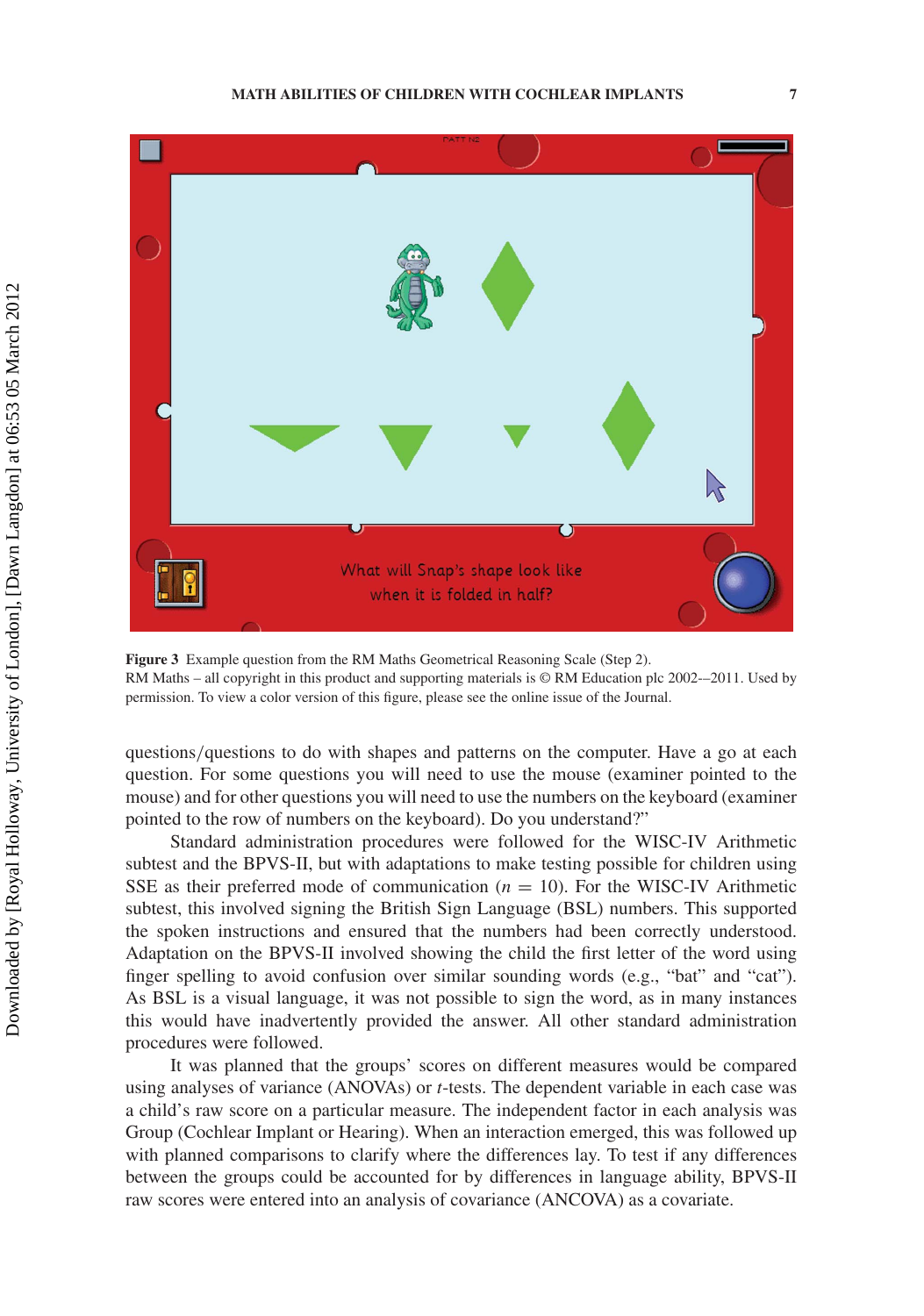#### **RESULTS**

The mean results for each group on the measures administered are shown in Table 2 and in Figures 4, 5, and 6. A mixed ANOVA with "Measure" as the within-subjects factor with three levels (RM Maths Arithmetic and Counting score, RM Maths Geometrical Reasoning score, and WISC-IV Arithmetic raw score) and "Group" as the betweensubjects factor (Cochlear Implant or Hearing) was run. There was a significant main effect of Group,  $F(1, 44) = 21.41$ ,  $p < .001$ , whereby the cochlear implant group performed significantly below the hearing group. There was a significant main effect of Measure,  $F(2, 88) = 18.73$ ,  $p < .001$ . There was also a significant Group by Measure interaction,  $F(2, 88) = 11.03, p < .001.$ 

In order to establish the nature of the interaction, post hoc comparisons were performed. Three *t*-tests were run to compare the differences between groups on the three measures (Bonferroni correction was applied to reduce the risk of a Type 1 error). The first *t*-test revealed that there was a significant difference between the groups on WISC-IV

| Measure                    | Cochlear Implant<br>Group ( $n = 24$ ) | <b>Hearing Group</b><br>$(n = 22)$ | Level of Significance<br>between Groups |
|----------------------------|----------------------------------------|------------------------------------|-----------------------------------------|
| <b>RM</b> Maths:           |                                        |                                    |                                         |
| Arithmetic and Counting    | 17.33 (4.07)                           | 20.05(1.53)                        | p < .01                                 |
| Raw Score $M(SD)$          |                                        |                                    |                                         |
| Geometrical Reasoning      | 17.88 (3.33)                           | 20.14 (1.70)                       | p < .01                                 |
| Raw Score $M(SD)$          |                                        |                                    |                                         |
| WISC-IV Arithmetic Subtest |                                        |                                    |                                         |
| Raw Score $M(SD)$          | 18.46 (4.68)                           | 24.27 (2.93)                       | p < .001                                |
| Scaled Score $M(SD)^a$     | 6.92(2.86)                             | 11.64(2.11)                        |                                         |
| <b>RPVS-II</b>             |                                        |                                    |                                         |
| Raw Score $M(SD)$          | 79.13 (20.23)                          | 103.41 (13.60)                     | p < .001                                |
| Standardised Standardized  | 82.83 (19.00)                          | 107.59 (9.99)                      |                                         |
| Score $M(SD)^b$            |                                        |                                    |                                         |

**Table 2** Raw Scores and Standard Scores for Both Groups on Each Measure.

*Notes*. <sup>a</sup> For scaled scores, the absolute average is 10 (*SD* = 3). b For Standardised standardized scores, the average is 100 (*SD* = 15).



**Figure 4** Raw score results for each group on the RM Maths scales.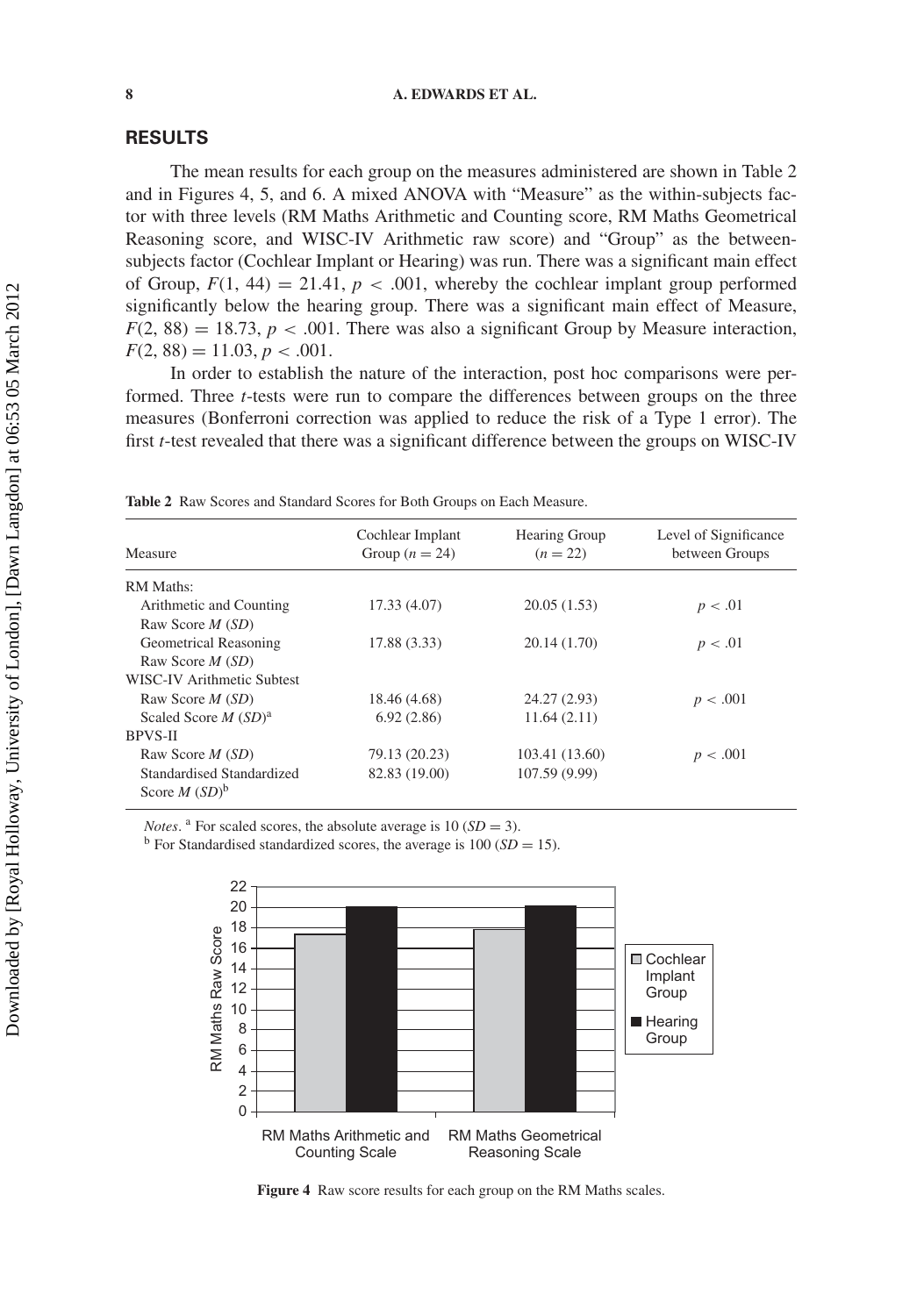

**Figure 5** Scaled scores for each group on the WISC-IV Arithmetic Subtest.



**Figure 6** Standardized scores for each group on the BPVS-II.

Arithmetic raw score,  $t(39) = -5.09$ ,  $p < .001$ , (separate variance estimates were used since homogeneity of variance assumptions were not met,  $F = 5.19$ ,  $p < .05$ ). Further *t*-tests also revealed that there were differences between the groups on RM Maths Arithmetic and Counting scale,  $t(39) = -3.04$ ,  $p < .01$  (separate variance estimates were again used since homogeneity of variance assumptions were not met,  $F = 14.32$ ,  $p < .05$ ) and RM Maths Geometrical Reasoning scale,  $t(44) = -3.33, p < .01$  (separate variance estimates were not used since homogeneity of variance assumptions were met,  $F = 0.06$ ,  $p = .81$ ). In all three situations, the cochlear implant group performed significantly below the hearing group. Inspection of the data indicated that the Group by Scale interaction was a result of the cochlear implant group performing below the hearing group to a greater extent on the WISC-IV Arithmetic Scale than on the RM Maths Arithmetic and Counting scale and RM Maths Geometrical Reasoning scale.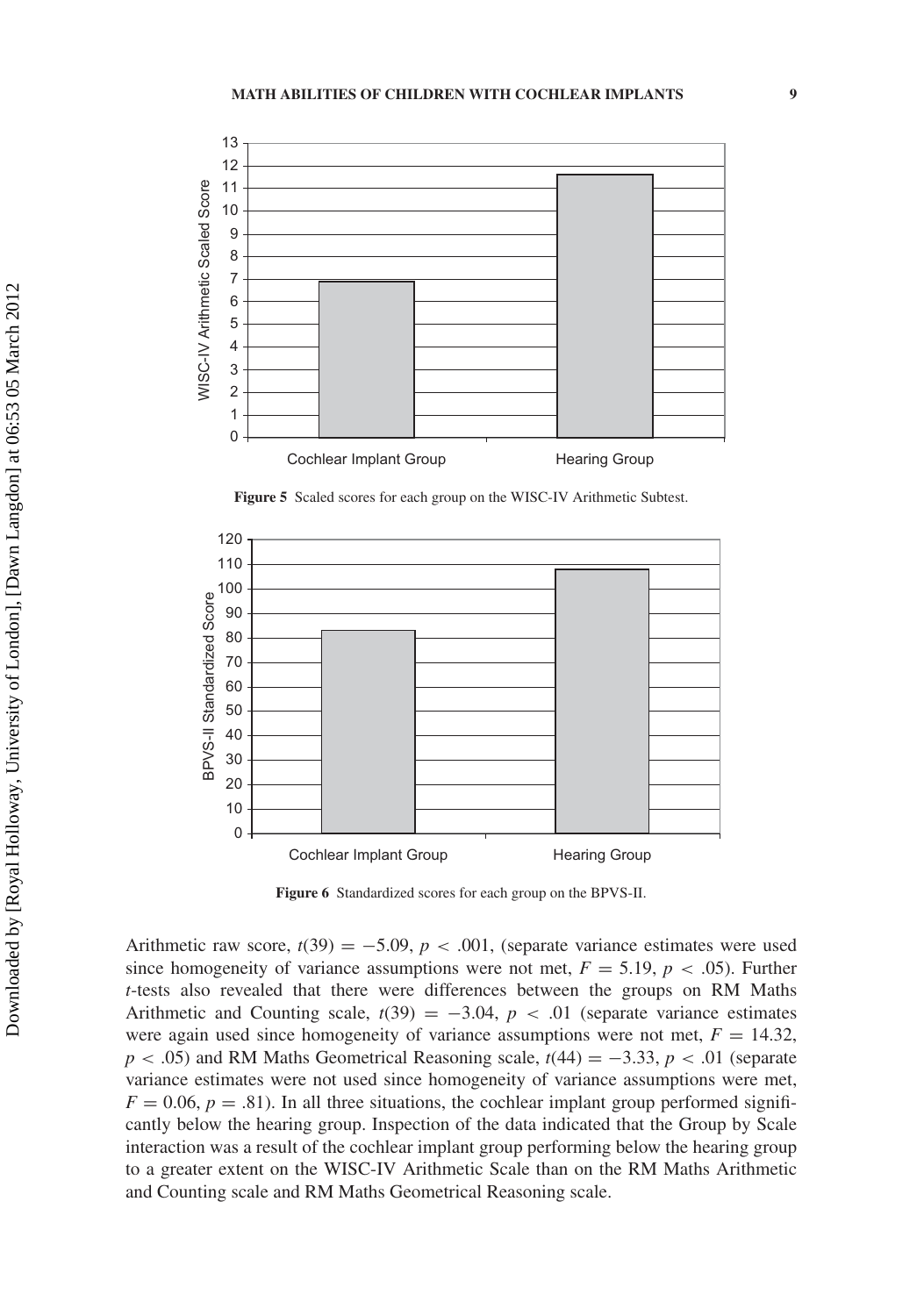The second part of the hypothesis proposed that this interaction would be removed after controlling for vocabulary (an indicator of language ability). BPVS-II raw scores were therefore entered into an ANCOVA as the covariate. BPVS-II raw score emerged as a highly significant covariate,  $F(1, 43) = 16.52$ ,  $p < .001$ . With vocabulary controlled for, there was no longer a main effect of Measure,  $F(2, 86) = 0.64$ , *ns*, suggesting that all three maths measures had some overlay with vocabulary knowledge. However, the Group by Measure interaction still reached significance,  $F(2, 86) = 3.67$ ,  $p < .05$ . The main effect of group also just remained significant,  $F(1, 43) = 4.08$ ,  $p = .05$ , indicating that the cochlear implant group performed significantly below the hearing group on mathematics measures even after controlling for differences between the groups on vocabulary ability.

To establish the nature of the significant interaction, separate ANCOVAs were run to test for differences between the groups on each of the measures with BPVS-II raw score entered as a covariate (once again, Bonferroni correction was applied). The first ANCOVA revealed that there was a significant difference between the groups on WISC-IV Arithmetic raw scores,  $F(1, 43) = 6.49$ ,  $p < .017$ , in which the cochlear implant group performed significantly below the hearing group. Again, the BPVS-II score was a significant covariate,  $F(1, 43) = 11.66$ ,  $p < .001$ . However, with vocabulary ability controlled for, there were no differences between the groups on RM Maths Arithmetic and Counting scale,  $F(1, 43) = 0.97$ , *ns*, or RM Maths Geometrical Reasoning scale,  $F(1, 43) = 0.55$ , *ns*. In both instances, BPVS-II score was a significant covariate,  $F(1, 43) = 7.35$ ,  $p < .017$  and  $F(1, 43) = 17.53$ ,  $p < .001$ , respectively. Thus, when vocabulary ability was controlled for, the Group by Scale interaction was due to a significant difference between the groups on the WISC-IV Arithmetic subtest.

## **DISCUSSION**

In this study, on tests of both arithmetic and counting and geometrical reasoning, deaf children were found to perform more poorly than their hearing peers, despite information being presented visually and with spoken support. This was also the case for mathematical problems presented aurally, with no visual cues (i.e., questions from the WISC-IV Arithmetic subtest). However, when language ability was controlled for, the difference between the groups only remained for the aurally presented WISC-IV Arithmetic subtest. These mental arithmetic problems are similar to those in the RM Arithmetic and Counting scale in terms of computations but are not supported by visual cues. This finding suggests it is the deficits in language skills experienced by many deaf children that underlie their poor math performance rather than difficulties with numerical operations per se. This is consistent with the findings of Edwards et al. (2011) in relation to analogical reasoning ability. Possible explanations for the findings and supporting literature are explored below.

#### **Shared Cognitive Demands of the Tasks**

The similarity of performance of deaf children with cochlear implants and hearing children, on both the RM Arithmetic and Counting scale and the RM Geometrical Reasoning scale may be explained by the shared cognitive demands of the two types of presentation (i.e., executive functions, problem-solving ability, and working memory).

Executive functions play an important role in multiplication by hearing children (e.g., Agostino, Johnson, & Pascual-Leone, 2010) and predict mathematics achievement (Clark, Pritchard, & Woodward, 2010). On neurocognitive tests, children with cochlear implants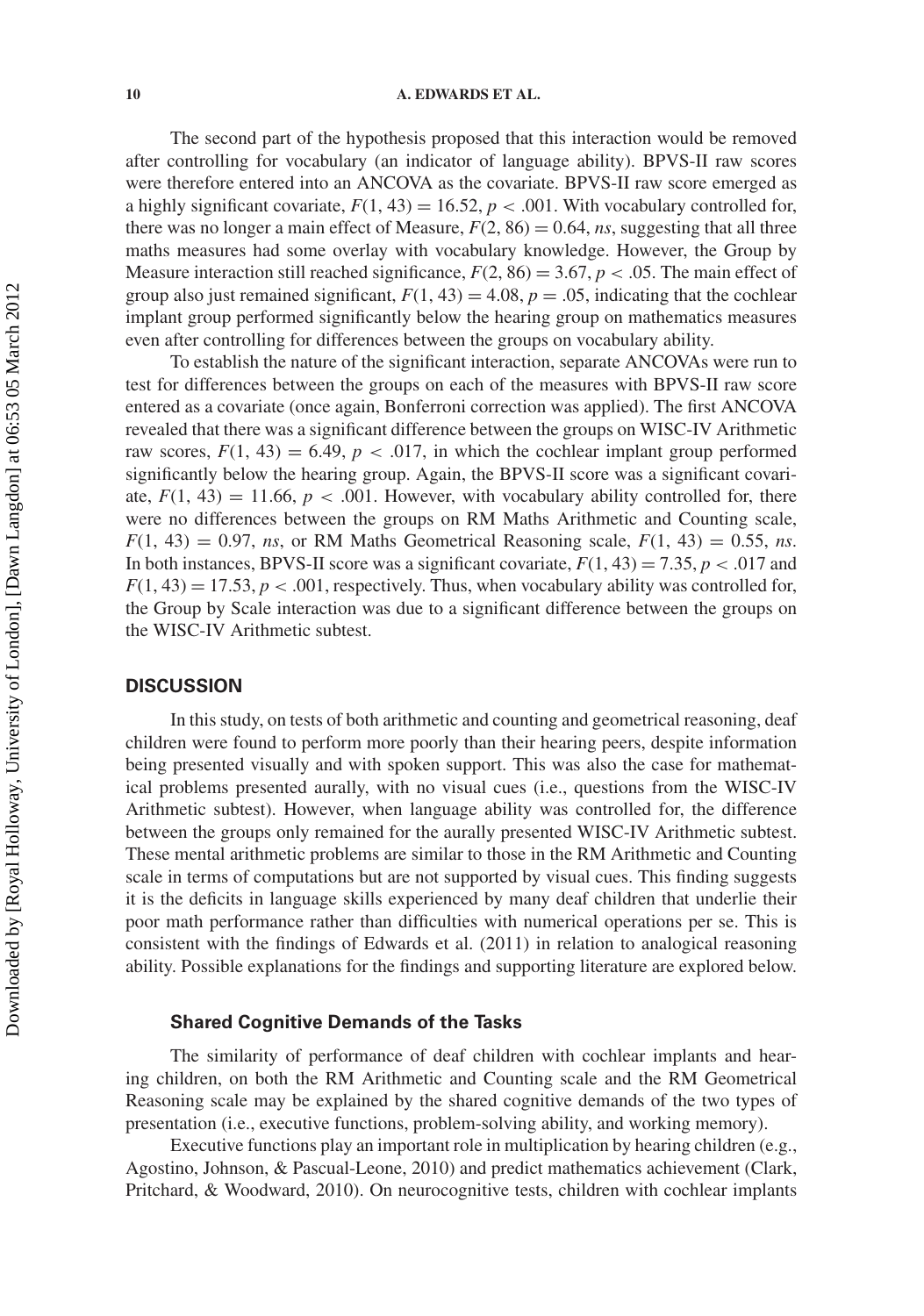have been shown to have less efficient executive function mediated by language skill level (Figueras et al., 2008) and are dependent on the nature of the neurocognitive test used, that is, nonverbal or verbal (Remine, Care, & Brown, 2008). Problem-solving ability has been shown to underlie both literacy and arithmetic tasks and is strongly associated across these domains in hearing children (Farrington-Flint, Vanuxem-Cotterill, & Stiller, 2009). Working memory is central to mathematical operations (DeStefano & LeFevre, 2004) and has been shown to be a major predictor of academic attainment for hearing children (Alloway & Alloway, 2010).

Working memory impairments have been demonstrated in children with cochlear implants and both reduced digit span and poor sequential memory are consistent findings (Fagan, Pisoni, Horn, & Dillon, 2007; Pisoni & Cleary, 2003; Pisoni et al., 2008). The WISC-IV arithmetic subtest, on which the two groups in our study differed, places particular demands on working memory; the child is required to hold the details of the question in short-term memory and to "manipulate" it to arrive at an answer, without the aid of visual cues to support the retention of the information.

In adults, reduced auditory digit span (short-term memory span) has been shown to occur with similar working memory capacity for linguistic material where temporal order recall was not required, in deaf signers compared with hearing speakers (Boutla, Supalla, Newport, & Bavelier, 2004). Wilson and Emmorey (1997) provide evidence to support the idea of a visuospatial "phonological loop" in working memory for American Sign Language stimuli. However, there is currently no comparable research in deaf children with cochlear implants and therefore the implications for interpreting our findings could only be speculative.

#### **Mode of Question Delivery**

Ten of our cochlear implant group were using Sign Supported English. It is interesting to note that another more detailed study comparing deaf and hearing children on software for math education found that the deaf children took more time and made more mistakes (Adamo-Villani & Wilbur, 2010). It may be that the visual aspects of RM Maths placed the cochlear implant group at a disadvantage because it has been suggested that early deafness initiates a redistribution of visuospatial attention. There is evidence that deaf children are more attentive to irrelevant peripheral stimuli than hearing children, including fMRI evidence (Bavelier et al., 2000), which explains "weaker performance" compared to norms or hearing control groups (Mitchell & Maslin, 2007). Tightly focused attention optimizes efficient experimental task performance but inevitably disregards potentially useful information from the periphery in more ecological contexts. However, the evidence regarding the visual skills of deaf children is equivocal. Thorpe, Ashmead, and Rothpletz (2002) found no differences among prelingually deaf children with either cochlear implants or conventional hearing aids and a hearing group on visual attention tasks. A study of visual attention using briefly presented numbers demonstrated poorer visual attention skills for cochlear implant groups in a vigilance task (Yucel & Derim, 2008). However, the RM Maths visual stimuli are more interesting and engaging than number sequences alone, are displayed for extended periods of several seconds and are supported by auditory input. It is also true that in some respects deaf individuals have enhanced visual skills and this makes it very hard to determine how their different visual skills profile may have influenced their performance on RM Maths and definitive conclusions await further studies (Bavelier, Dye, & Hauser, 2006).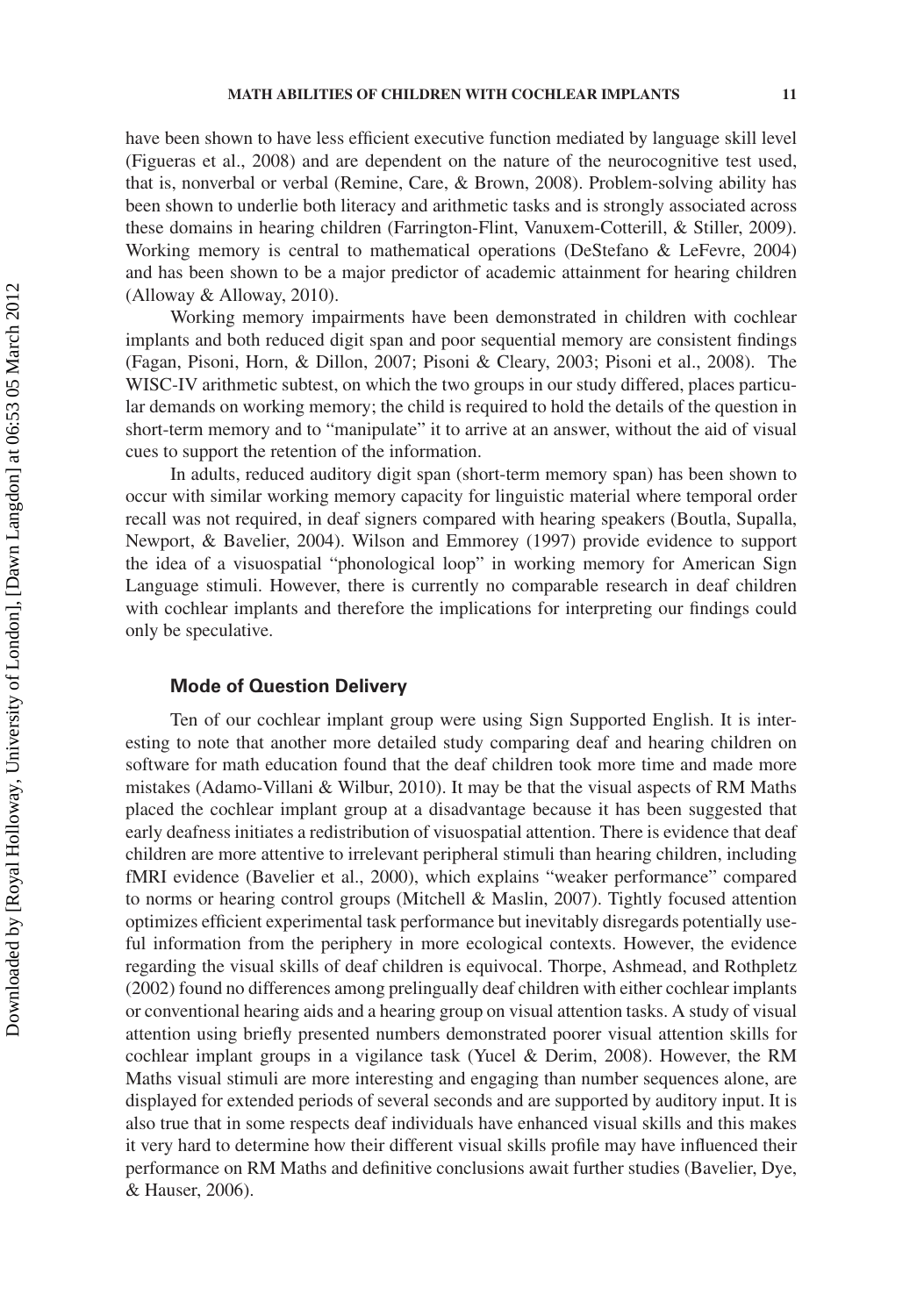#### **The Language Demands of the Tasks**

The varying language demands of the different tasks also seem a very important factor in the findings. By including vocabulary as a covariate, it was shown that all tasks (even Geometrical Reasoning) were affected by language ability. Many early developing skills are acquired through incidental learning, that is learning through hearing and participating in conversations about number and number games. Gregory (1998) and Kritzer (2009) argue that some deaf children may lack access to these incidental learning opportunities, limiting their early exposure to numerical concepts. For the tasks with clearer language demands (e.g., RM Maths Counting and Arithmetic and WISC-IV Arithmetic), this is even easier to apply. It also appears likely that phonological representations are important in mathematical problem solving. In hearing children, phonological representations mediate arithmetic skill (Jordan, Wiley, & Mulhern, 2010) and it has been suggested that more distinct long-term phonological representations are related to more efficient arithmetic fact retrieval (De Smedt, Taylor, Archibald, & Ansari, 2010). Phonological representations and retrieval have also been implicated in dyslexic children's calculation difficulties (Boets & De Smedt, 2010).

# **Limitations of the Study**

The study included a narrower age band (i.e., 7- to 12-year-olds) than some previous studies of children with cochlear implants (e.g., Motasaddi-Zarandy et al. (2009) and Thoetenhoofd (2006) included children aged between 7 to 16 years). However, this age range still presents some limitations to interpretation. Firstly, the development of mathematical skills between the ages of 7 and 12 years is large. Secondly, it clearly offers no information about the development of older children's mathematics development and skills. The study also only recruited first generation deaf children (that is, those born to hearing parents), which may limit generalizability of these results. We cannot exclude selection biases at recruitment, especially as teachers selected the hearing participants. Only one measure of language was used (BPVS-II) and it may be that phonological processing would have been a useful additional variable to investigate. Many variables relating to software construction were not explored in this study and could have affected our outcome. For example, animation reduces task completion time, regardless of sound or highlighting (Adamo-Villani & Wilbur, 2010). Other cognitive functions, such as executive skills, were also not recorded in this study and may have played a part. The study would have been strengthened by the inclusion of a matched group of deaf children without cochlear implants, for comparison with the cochlear implant group; although this is a difficult sample to recruit given that the majority of deaf children with severe-to-profound hearing losses now receive cochlear implants at a very young age.

# **Clinical Implications**

The findings show that the cochlear implant group performed significantly below the hearing group on all measures of mathematical ability administered in the current study. Consequently, it seems that more needs to be done to help children with cochlear implants perform better in mathematics. One way of achieving this may be the further development and implementation of mathematical remediation programs that rely on visual cues rather than language. This has been successfully demonstrated in children with hearing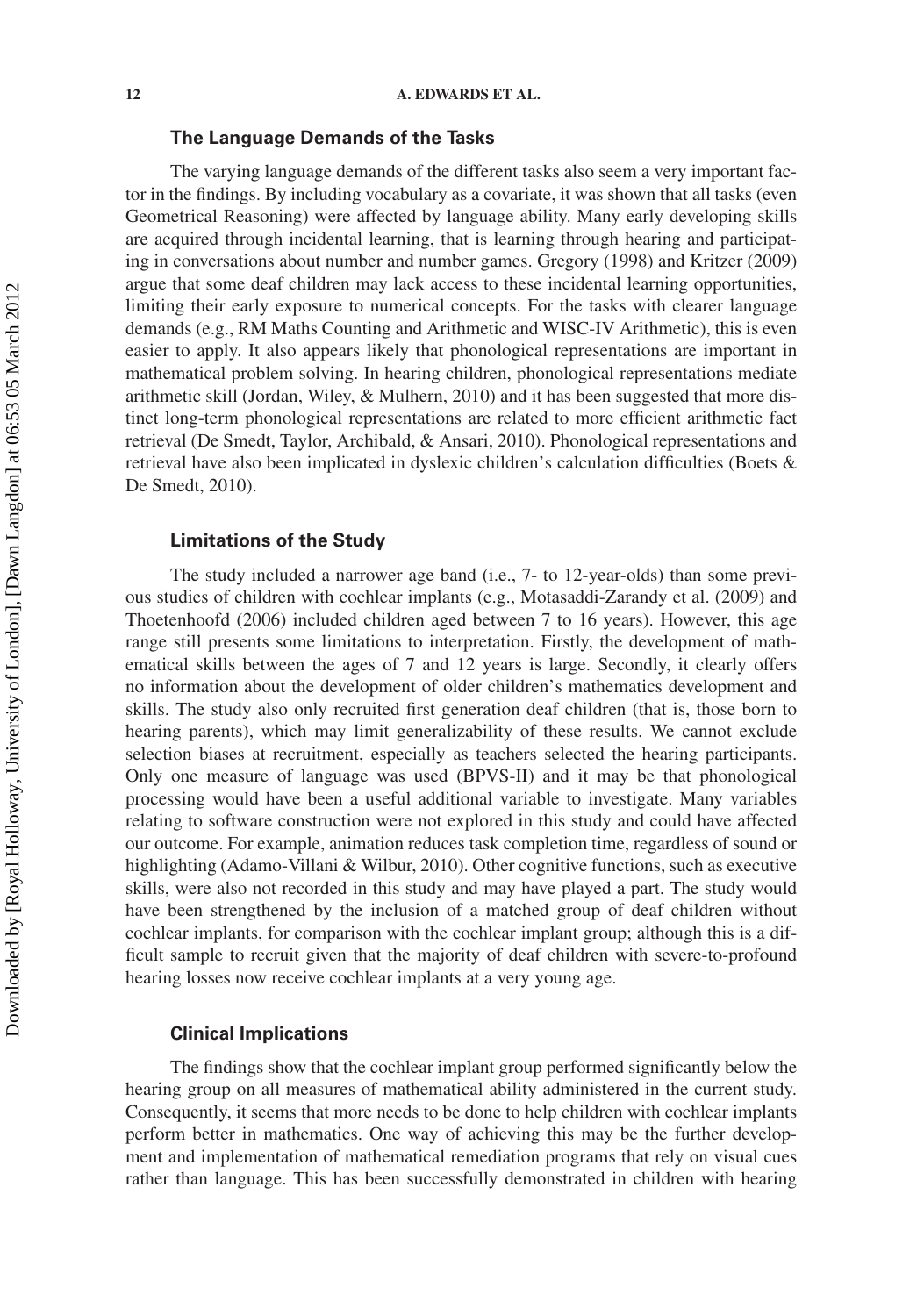loss (Nunes & Moreno, 2002). They have developed a successful intervention program for promoting deaf pupils' achievement in mathematics based on visuospatial representations, such as graphs and tables, rather than verbal-logical explanations.

# **Future Research**

Much future research is required in this area. Replication of this study with inclusion of a general measure of intelligence is needed in the first instance to exclude general intelligence as a possible confounding variable. However, based on the findings so far, the clinical implications suggest that it may prove very useful to develop further remediation programs for improving the mathematical abilities of children with cochlear implants. In the literature, there is disagreement as to whether teaching should focus on presenting mathematics information in a visual-spatial format or whether to actually focus on building experience with mathematical word problems. There is evidence that hearing children employ imprecise representations of large numbers to support numerical operations (e.g., McCrink & Spelke, 2010) and it may be that these intuitive processes can be usefully harnessed and developed in children with cochlear implants. Further research in this area will help to clarify which of these teaching options proves most beneficial for supporting the development of the mathematical abilities of children with cochlear implants, or whether a combination of these approaches is most helpful. In addition, the emotional and support needs of children with cochlear implants could be more systematically addressed. For example, it has been suggested that mathematics anxiety detrimentally affects mathematical performance in hearing children with calculation difficulties (Rubinsten  $\&$  Tannock, 2010) and this may have implications for cochlear-implanted children with previous histories of poor mathematical skills.

> Original manuscript received March 24, 2011 Revised manuscript accepted October 29, 2011 First published online February 29, 2012

# **REFERENCES**

- Adamo-Villani, N., & Wilbur, R. (2010). Software for math and science education for the deaf. *Disability and Rehabilitation: Assistive Technology*, *5*(2), 115–124.
- Agostino, A., Johnson, J., & Pascual-Leone, J. (2010). Executive functions underlying multiplicative reasoning: Problem type matters. *Journal of Experimental Child Psychology*, *105*(4), 286–305.
- Alloway, T. P., & Alloway, R. G. (2010). Investigating the predictive roles of working memory and IQ in academic attainment. *Journal of Experimental Child Psychology*, *106*(1), 20–29.
- Bavelier, D., Dye, M. W., & Hauser, P. C. (2006). Do deaf individuals see better? *Trends in Cognitive Science*, *10*(11), 512–518.
- Bavelier, D., Tomann, A., Hutton, C., Mitchell, T., Corina, D., Liu, G., et al. (2000). Visual attention to the periphery is enhanced in congenitally deaf individuals. *Journal of Neuroscience*, *1:20*(17), RC93.
- Boets, B., & De Smedt, B. (2010). Single-digit arithmetic in children with dyslexia. *Dyslexia*, *16*, 183–191.
- Boutla, M., Supalla, T., Newport, E. L., & Bavelier, D. (2004). Short-term memory span: Insights from sign language. *Nature Neuroscience*, *7*(9): 997–1002.
- Butterworth, B. (2005). The development of arithmetical abilities. *Journal of Child Psychology and Psychiatry*, *46*(1), 3–18.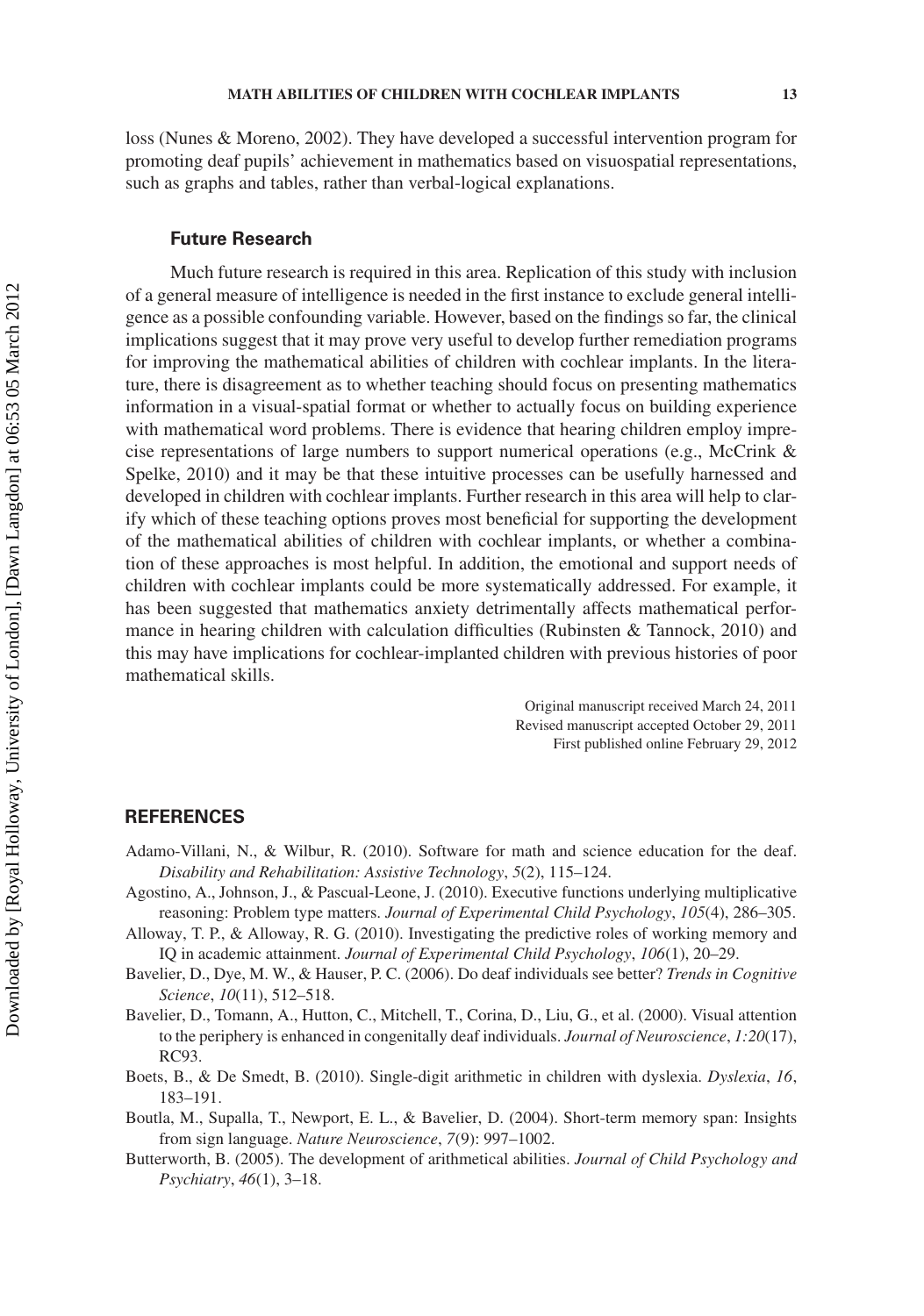- Clark, C. A. C., Pritchard, V. E., & Woodward, L. J. (2010). Preschool executive functioning abilities predict early mathematics achievement. *Developmental Psychology*, *46*(5), 1176–1191.
- Damen, G. W., van den Oever-Gotstein, M. H., Langereis, M. C., Chute, P. M., & Mylanus, E. A. (2006). Classroom performance of children with cochlear implants in mainstream education. *Annals of Otology, Rhinology, and Laryngology*, *115*(7), 542–552.
- Davis, S. M., & Kelly, R. R. (2003). Comparing deaf and hearing college students' mental arithmetic calculations under two interference conditions. *American Annals of the Deaf* , *148*(3), 213–221.
- De Smedt, B., Taylor, J., Archibald, L., & Ansari, D. (2010). How is phonological processing related to individual differences in children's arithmetic skills? *Developmental Science*, *13*, 508–520.
- DeStefano, D., & LeFevre, J. (2004). The role of working memory in mental arithmetic. *The European Journal of Cognitive Psychology*, *16*(3), 353–387.
- Dunn, L. M., Dunn, L. M., Whetton, C., & Burley, J. (1997). *The British Picture Vocabulary Scale-BPVS-II* (2nd ed.). London, United Kingdom: Nfer-Nelson.
- Edwards, L., Figueras, B., Mellanby, J., & Langdon, D. (2011). Verbal and spatial analogical reasoning in deaf and hearing children: The role of vocabulary and grammar. *Journal of Deaf Studies and Deaf Education*, *16*(2), 189–197.
- Edwards, L., Khan, S., Broxholme, C., & Langdon, D. (2006). Exploration of the cognitive and behavioural consequences of paediatric cochlear implantation. *Cochlear Implants International*, *7*(2), 61–76.
- Fagan, M. K., Pisoni, D. B., Horn, D. L., & Dillon, C. M. (2007). Neuropsychological correlates of vocabulary, reading, and working memory in deaf children with cochlear implants. *Journal of Deaf Studies and Deaf Education*, *12*(4), 461–471.
- Farrington-Flint, L., Vanuxem-Cotterill, S., & Stiller, J. (2009). Patterns of problem-solving in children's literacy and arithmetic. *British Journal of Developmental Psychology*, *72*, 815–834.
- Figueras, B., Edwards, L., & Langdon, D. (2008). Executive function and language in deaf children. *Journal of Deaf Studies and Deaf Education*, *13*(3), 362–377.
- Geers, A. E., Nicholas, J. G., & Sedey, A. L. (2003). Language skills of children with early cochlear implantation. *Ear and Hearing*, *24*(10, Supple.), 46S–58S.
- Gregory, S. (1998). Mathematics and deaf children. In S. Gregory, P. Knight, W. McCracken, S. Powers, & L. Watson (Eds.), *Issues in deaf education* (pp. 119–128). London, United Kingdom: David Fulton.
- Holwin, P., & Cross, P. (1994). The variability of language test scores in 3- and 4- year-old children of normal non-verbal intelligence: A brief report. *European Journal of Disorders of Communications*, *29*(3), 279–288.
- Hyde, M., Zevenbergen, R., & Power, D. (2003). Deaf and hard of hearing students' performance on arithmetic word problems. *American Annals of the Deaf* , *148*, 56–64.
- James, D., Rajput, K., Brinton, J., & Goswami, U. (2008). Phonological awareness, vocabulary, and word reading in children who use cochlear implants: Does age of implantation explain individual variability in performance outcomes and growth? *Journal of Deaf Studies and Deaf Education*, *13*(1), 117–137.
- Jordan, J. A., Wylie, J., & Mulhern, G. (2010). Phonological awareness and mathematical difficulty: A longitudinal perspective. *British Journal of Developmental Psychology*, *28*, 89–107.
- Kelly, R. R., & Gaustad, M. G. (2007). Deaf college students' mathematical skills relative to morphological knowledge, reading level, and language proficiency. *Journal of Deaf Studies and Deaf Education*, *12*(1), 25–37.
- Kelly, R. R., Lang, H. G., & Pagliaro, C. M. (2003). Mathematics word problem solving for deaf students: A survey of practices in Grades 6–12. *Journal of Deaf Studies and Deaf Education*, *8*(2), 104–119.
- Kelly, R. R., & Mousley, K. (2001). Solving word problems: More than reading issues for deaf students. *American Annals of the Deaf* , *146*(3), 251–262.
- Kritzer, K. L. (2009). Barely started and already left behind: A descriptive analysis of the mathematics ability demonstrated by young deaf children. *Journal of Deaf Studies and Deaf Education*, *14*, 409–421.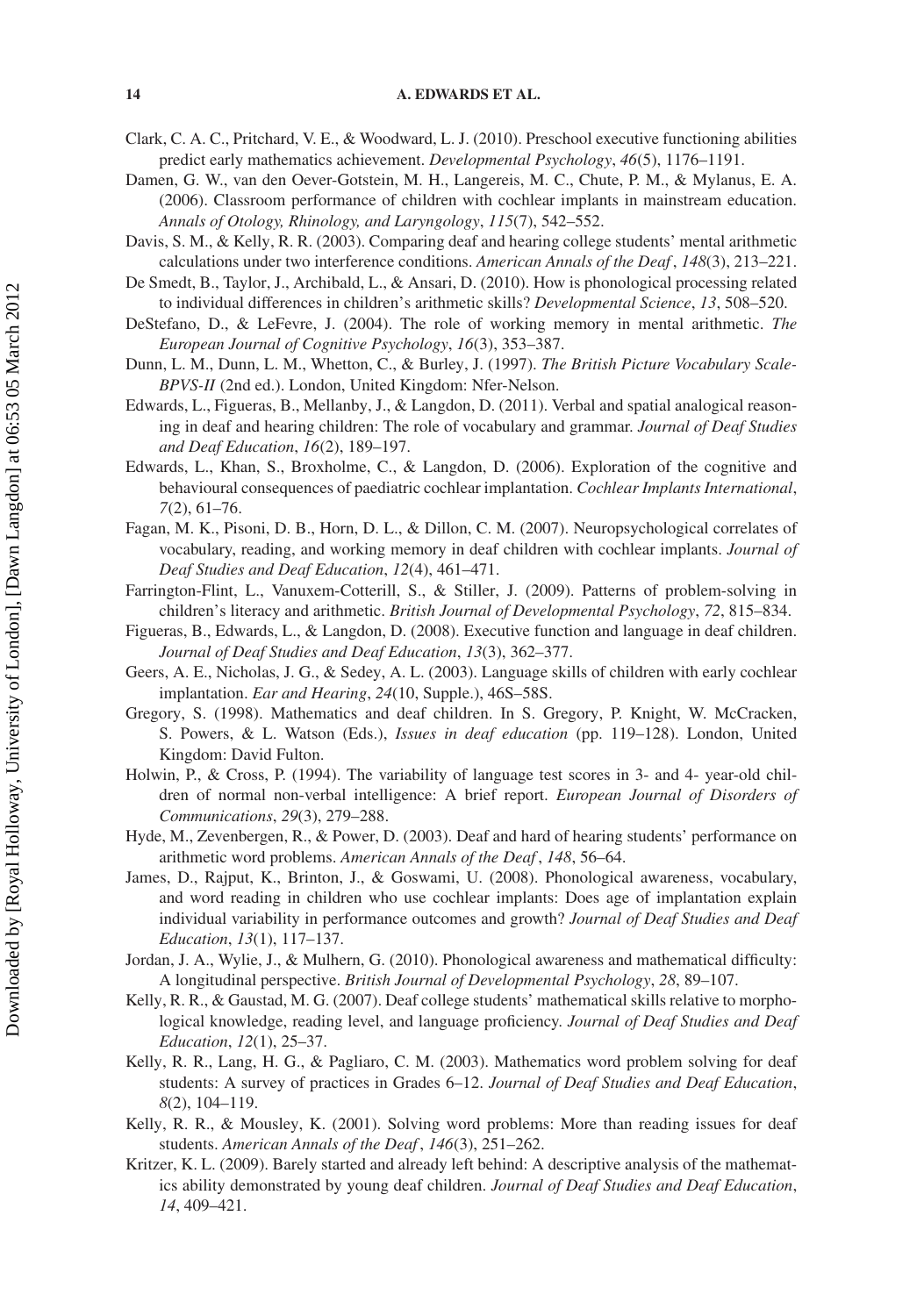McCrink, K., & Spelke, E. (2010). Core multiplication in childhood. *Cognition*, *116*, 204–216.

- Mitchell, T. V., & Maslin, M. T. (2007). How vision matters for individuals with hearing loss. *International Journal of Audiology*, *46*(9), 500–511.
- Motasaddi-Zarandy, M., Rezai, H., Mahdavi-Arab, M., & Golestan, B. (2009). The scholastic achievement of profoundly deaf children with cochlear implants compared to their normal peers. *Archives of Iranian Medicine*, *12*(5), 441–447.
- Mukari, S. Z., Ling, L. N., & Ghani, H. A. (2007). Educational performance of pediatric cochlear implant recipients in mainstream classes. *International Journal of Pediatric Otorhinolaryngology*, *71*, 231–240.
- National Council of Teachers of the Deaf Research Committee. (1957). The teaching of arithmetic in schools for the deaf. *The Teacher of the Deaf* , *151*, 165–172.
- Nelson, W., Reyna, V. F., Fagerlin, A., Lipkus, I., & Peters, E. (2008). Clinical implications of numeracy: Theory and practice. *Annals of Behavioural Medicine*, *35*(3), 261–274.
- Nunes, T., & Moreno, C. (1998). Is hearing impairment a cause of difficulties in learning mathematics? In C. Donlan (Ed.), *The development of mathematical skills* (pp. 227–254). Hove, United Kingdom: Psychology Press.
- Nunes, T., & Moreno, C. (2002). An intervention program for promoting deaf pupils' achievement in mathematics. *The Journal of Deaf Studies and Deaf Education*, *7*(2), 120–133.
- Pisoni, D. B., & Cleary, M. (2003). Measures of working memory span and verbal rehearsal speed in deaf children after cochlear implantation. *Ear and Hearing*, *24*(1 Suppl), 1065–1205.
- Pisoni, D. B., Kronenberger, W., Conway, C. M., Horn, D. L., Karpicke, J., & Henning, S. (2008). Efficacy and effectiveness of cochlear implants in deaf children. In M. Marschark & P. Hauser (Eds.), *Deaf cognition: Foundations and outcomes* (pp. 52–101). New York, NY: Oxford University Press.
- Punch, R., & Hyde, M. (2010). Children with cochlear implants in Australia: Educational settings, supports, and outcomes. *Journal of Deaf Studies and Deaf Education*, *15*(4), 405–421.
- Remine, M. D., Care, E., & Brown, P. M. (2008). Language ability and verbal and nonverbal executive functioning in deaf students communicating in spoken English. *Journal of Deaf Studies and Deaf Education*, *13*(4), 531–545.
- Rivera-Batiz, F. L. (1992). Quantitative literacy and the likelihood of employment among young adults in the United States. *Journal of Human Resources*, *27*, 313–328.
- RM Maths. (2002). *RM maths learning system*. Abingdon, United Kingdom: RM Education.
- RM Maths. (2005). *Primary proof of concept project report: Summary of feedback gained from visits to LAs and schools and analysis of test data*. Abingdon, United Kingdom: Research Machines. Retrieved from [http://www.rm.com/\\_RMVirtual/Media/Downloads/](http://www.rm.com/_RMVirtual/Media/Downloads/Primary_Proof_of_Concept_Project_report.doc) [Primary\\_Proof\\_of\\_Concept\\_Project\\_report.doc](http://www.rm.com/_RMVirtual/Media/Downloads/Primary_Proof_of_Concept_Project_report.doc)
- Robbins, A. M., Bollard, P. M., & Green, E. J. (1999). Language development in children implanted with the clarion cochlear implant. *Annals of Otology, Rhinology, & Laryngology*, *108*(4, Part 2, Suppl. 177), 113–118.
- Rubinsten, O., & Tannock, R. (2010). Mathematics anxiety in children with developmental dyscalculia. *Behavioural and Brain Functions*, *6*(46), 1–13.
- Shin, M. S., Kim, S. K., Kim, S. S., Park, M. H., Kim, C. S., & Oh, S. H. (2007). Comparison of cognitive function in deaf children between before and after cochlear implant. *Ear and Hearing*, *28*(2 Suppl.), 22S–28S.
- Spelke, E. (2005). Sex differences in intrinsic aptitude for mathematics and science? A critical review. *American Psychologist*, *60*(9), 950–958.
- Spencer, P. E. (2004). Individual differences in language performance after cochlear implantation at one to three years of age: Child, family, and linguistic factors. *Journal of Deaf Studies and Deaf Education*, *9*(4), 395–412.
- Svirsky, M. A., Robbins, A. M., Kirk, K. I., Pisoni, D. B., & Miyamoto, R. T. (2000). Language development in profoundly deaf children with cochlear implants. *Psychological Science*, *11*(2), 153–158.